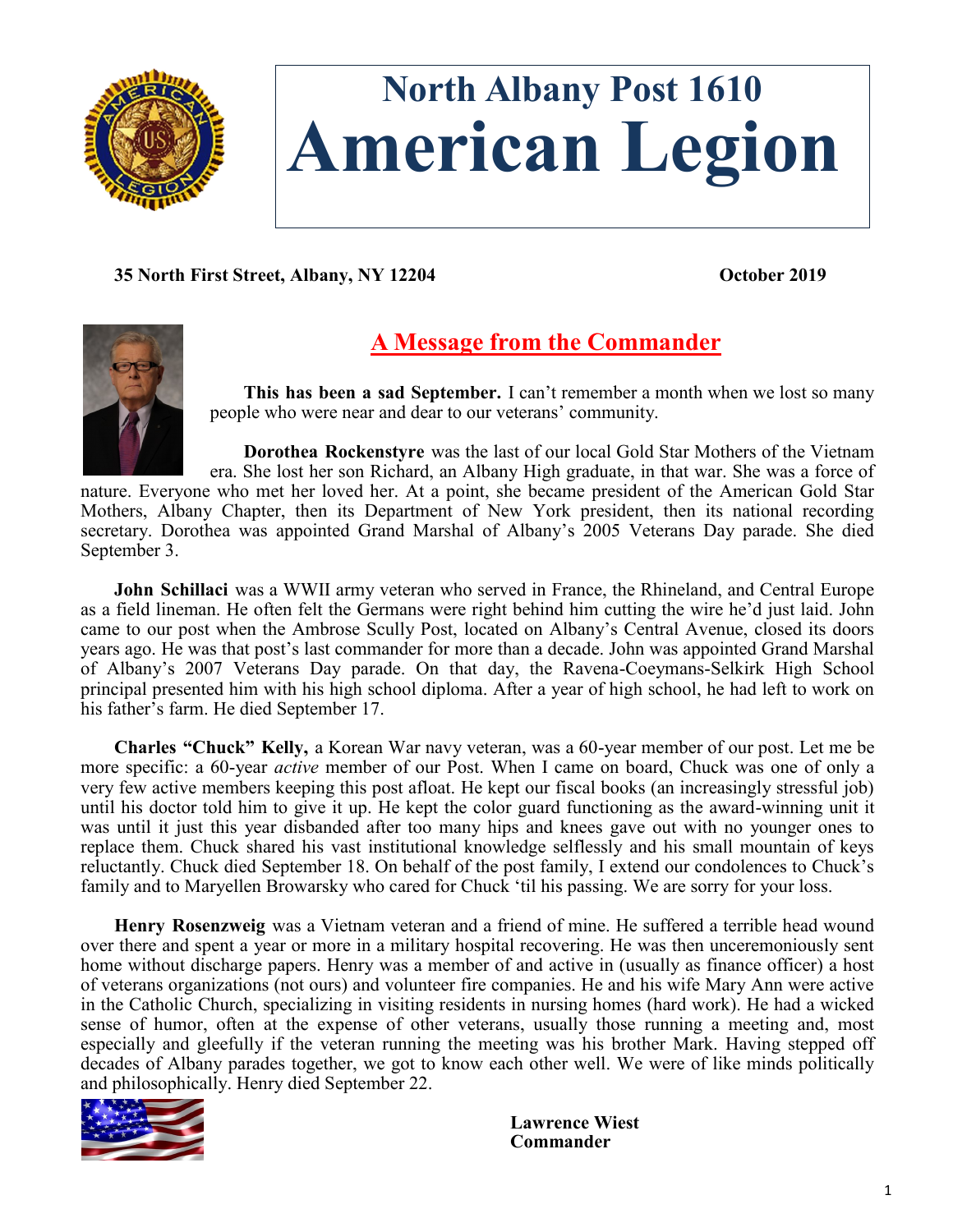# **Auxiliary News**

Date for the Craft Fair is getting closer, but still not too late to reserve a table to sell your goods. Contact Kim Rice at the Post or call her at 518-526-8097, so you don't miss out.

Our children's party with Santa and Mrs. Claus is in the planning stage. I hope some of you will attend our next meeting on October 1 to give your ideas on how we can improve it for this year. If you cannot make the meeting, just email me ([judybenner13@gmail.com\)](mailto:judybenner13@gmail.com) with your suggestions. The date we have picked for this year's event is Sunday, December 8.

Our school supplies collection is still going on. So, if you haven't dropped off your donation yet, it's still not too late.

The National dues reminder has been sent out and, I have heard that many are questioning the best way to pay your dues. We would like all dues sent directly to Jan Precopia, our Membership Chairman, at her home address, which is shown at the bottom of the letter. Going through National, either online or on the phone, does not get the info to Jan in a timely fashion. If you want to talk to Jan, you can reach her at 518-573-5167.

Boscov's has changed the procedure to get your one-day military discount-shopping pass. Now you can go to [https://www.boscovs.com/](https://www.boscovs.com/shop/DigitalVerify.do) [shop/DigitalVerify.do,](https://www.boscovs.com/shop/DigitalVerify.do) answer a couple of questions, and they will email you a pass that you can print out whenever you need to shop. NO longer have to go to the Customer Service counter and request one. Veteran spouse can also use the pass. It will be much easier, especially during the holidays, when everyone is using their free gift-wrap service.

> **Judith Benner President**

# **Bingo at the VA**

Bingo resumes at the Stratton VA Medical Center on Monday, October 21. It is held on the 9th floor and begins at 2:45 p.m. Bingo takes place on the third Monday of each month with the exception of July and August. For more information or to volunteer, contact Diane Maguire at 518-209-0497 or via email, [dmaguire520@nycap.rr.com.](mailto:dmaguire520@nycap.rr.com)

# **Honor A Veteran**

The Honor A Veteran Program honors a deceased veteran on the first Monday of each month at various American Legion Posts. The ceremony is a reflection upon and celebration of the life of a deceased veteran. This month's program will honor **Gary Rhatigan**. The ceremony will take place at the North Albany Post 1610 on Monday, October 7, beginning at 8:30 a.m. For more information, contact Mickey Ryan (518-465-4800 or 518-465-1402).

# **25-Week Club Party**

The 25-Week Club party was held on September 14. The event had a fantastic turnout. Thank you to the 82 members who participated in the club.

A delicious chicken barbeque dinner was catered by PBJ's Barbeque. Music was provided by DJ Chad (Chad Farrell). Entertainment consisted of games, corn hole, and lots of laughter and good cheer.

Thanks to Mickey Ryan for saying yes to starting the 25-Week Club up again; to Gail and Gretchen Riley and Larry, Sara and Mason Wiest for helping organize and set up for the party; to Jim for tending bar all day; to everyone who helped throughout the day; and, to everyone for making this a successful event.

A fun time was had by all! Kudos to Kim Rice for putting it altogether.

Plans are in the works for the next 25-Week Club. If interested, contact Mickey Ryan at 518-465-4800 or 518-465-1402.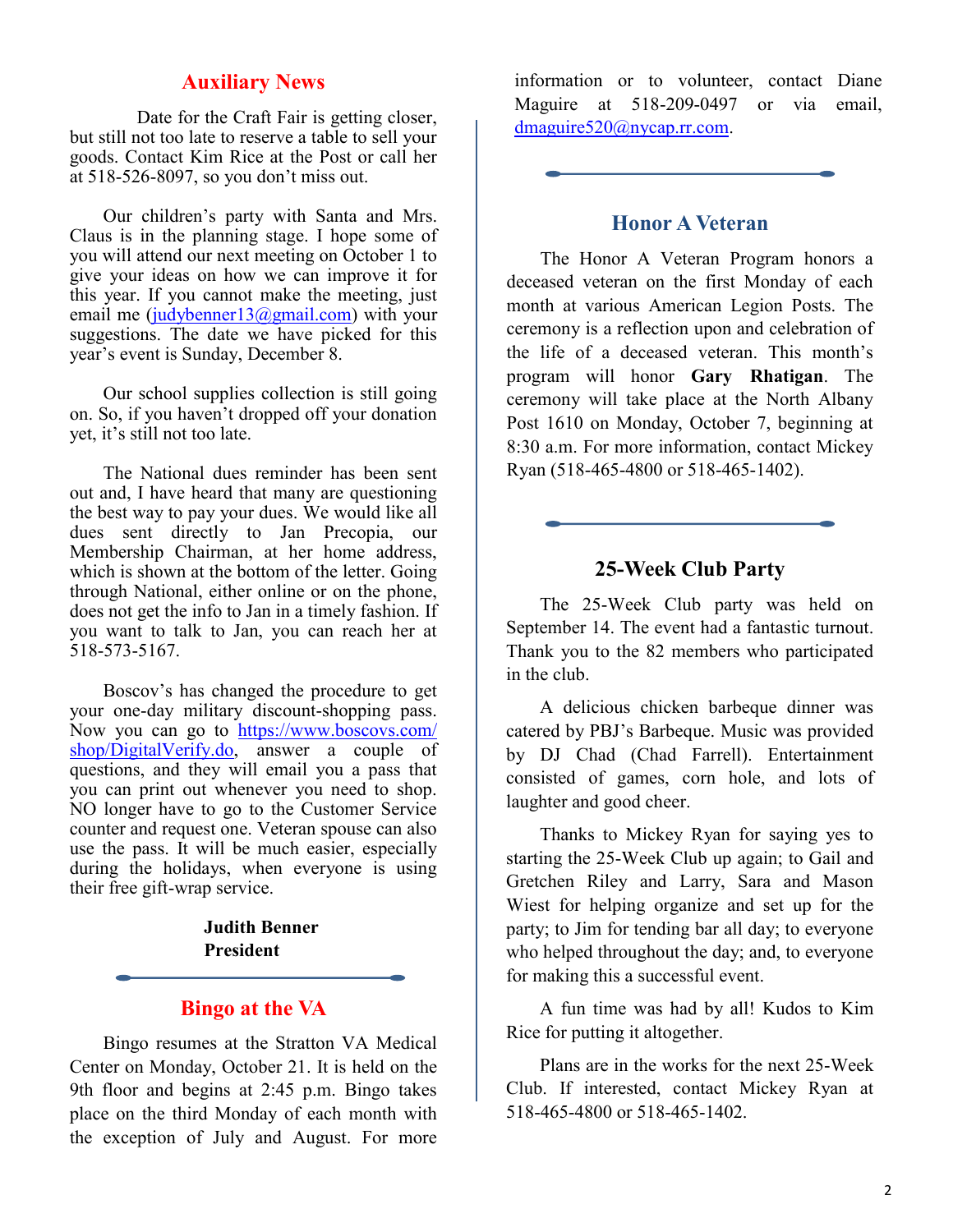# **Chaplain's News**

## **Deceased**:

John Gardy, SAL – August 22 John Schillaci, Legion – September 17 Charles "Chuck" Kelly, Legion – September 18

#### **Sick Call:**

Legion: Patrick Ellis and Herk Rider Auxiliary: Lisa McNicol

If you know of anyone who is sick or has passed, please contact our Chaplains Charles Lossi at 518-438-6336 or JoAnn DeLisle at 518-426-8463 or [jodee4444@hotmail.com](mailto:jodee4444@hotmail.com) or newsletter editor Gretchen Riley, 518-526-8753 or [ghodges220@yahoo.com.](mailto:ghodges220@yahoo.com)

# **Post Website**



The Post has a new website. You can access the website by going to: [http://northalbanypost1610.com.](http://northalbanypost1610.com)

The website is a work in progress and will continue to be one for some time. You'll find a calendar of upcoming events under the tab "Events". Let the Post know if you find something amiss with the site.



Your Commander is in desperate need of a Membership Chair.

We are also looking for a House Chairman for the Post. If interested in either of these

positions, please contact Larry Wiest, our Post Commander at 518-434-6438.

The Post is still on the hunt for bartenders. If interested, please call Bar Chair Mick Ryan at 518-522-3486. Legionnaires, Auxiliary and SONs are all eligible to bartend. On-the-job training provided!

# **Post Hours**

Normal hours have resumed at the Post: Monday: Closed Tuesday through Friday: 2 p.m. to 10 p.m. Saturday and Sunday: 12 p.m. to 10 p.m.

# **Are You Ready for Some Football?**



Football season has begun. Come hang out at the Post and watch some football games. Doors open at Noon.

# **Auxiliary President Awarded Certificates of Appreciation**

Our Auxiliary President Judy Benner was presented with two Certificates of Appreciation at our County meeting in September for her outstanding work and dedication to our Veterans. Judy has been an excellent chairman for the Christmas gift shop that is run every year at the Stratton VA Medical Center. Through her organization and the help of other Auxiliary members, our hospitalized veterans have been able to give free gift cards to their loved ones.

Judy also works at the hospital assisting veterans with their appointments; she is an amazing volunteer to the core! We should all follow her leadership. Thank you Madame President for all you do for our Auxiliary, Post and our most important Veterans! **L to R: County President** 

udith Benner









**Jo Grace with Auxiliary**